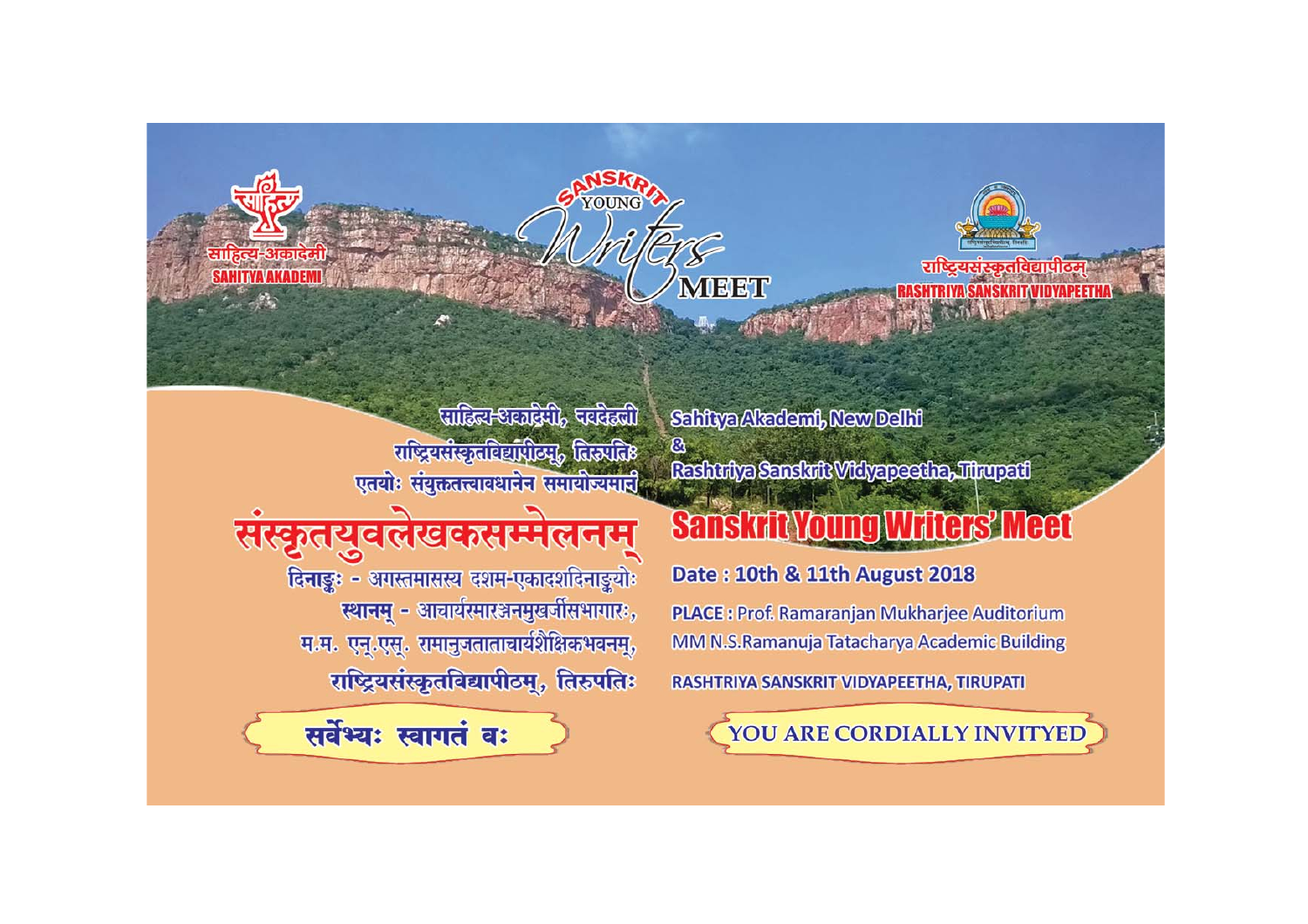| कायक्रमः                                                                                                      | <b>PROGRAMME</b>                                                                                         |
|---------------------------------------------------------------------------------------------------------------|----------------------------------------------------------------------------------------------------------|
| उद्घाटनसत्रम्<br>१०.०८.२०१८ शुक्रवासरे                                                                        | <b>INAUGURAL SESSION</b><br>10th August 2018 Friday<br>10.00 am - 11.30 am                               |
| प्रातः १० वादनतः ११.३० वादनपर्यन्तम्<br>: के. श्रीनिवासरावः<br>स्वागतभाषणम्<br>सचिवः, साहित्यअकादेमी, नवदेहली | Welcome: K. Sreenivasarao<br>Secretary, Sahitya Akademy                                                  |
| ः अभिराजराजेन्द्रमिश्रः<br>प्रारम्भिकम्<br>संस्कृतभाषापरामर्शमण्डलीसंयोजकः,<br>अभिभाषणम्<br>साहित्य अकादेमी   | Indtroductory Remarks : Abhiraj Rajendra Mishra<br>Convener, Sanskrit Advisory Board,<br>Sahitya Akademy |
| मुख्यातिथिः : जनार्दनहेगडे<br>प्रख्यातः संस्कृतलेखकः, बेंगलूर्                                                | Chief Guest : Janardan Hegde<br>Eminent Sanskrit Writer, Bangalore                                       |
| ः वि. मुरलीधरशर्मा<br>अध्यक्षाभिभाषणम्<br>कुलपतिः, राष्ट्रियसंस्कृतविद्यापीठम्, तिरुपतिः                      | Presidential Address : V. Muralidhara Sharma<br><b>Vice-Chancellor</b><br>R.S.Vidyapeetha - Tirupati     |
| धन्यवादसमर्पणम् : आर्. एल्. नरसिंह शास्त्री<br>शैक्षिक-संकायप्रमुखः, रा.सं. विद्यापीठम्, तिरुपतिः             | Vote of Thanks : R L Narasimha Sastry<br>Dean, R S Vidyapeetha - Tirupati                                |
| भारतभूषण रथः<br>सञ्चालकः<br>$\mathcal{I}^{\mathcal{I}}$ .<br>सहाचार्यः, रा.सं. विद्यापीठम्, तिरुपतिः          | Coordinator : Bharat Bhusan Rath<br>Asst. Professor<br>R S Vidyapeetha - Tirupati                        |
| चायपानविराम:                                                                                                  | <b>Tea Break</b>                                                                                         |

٠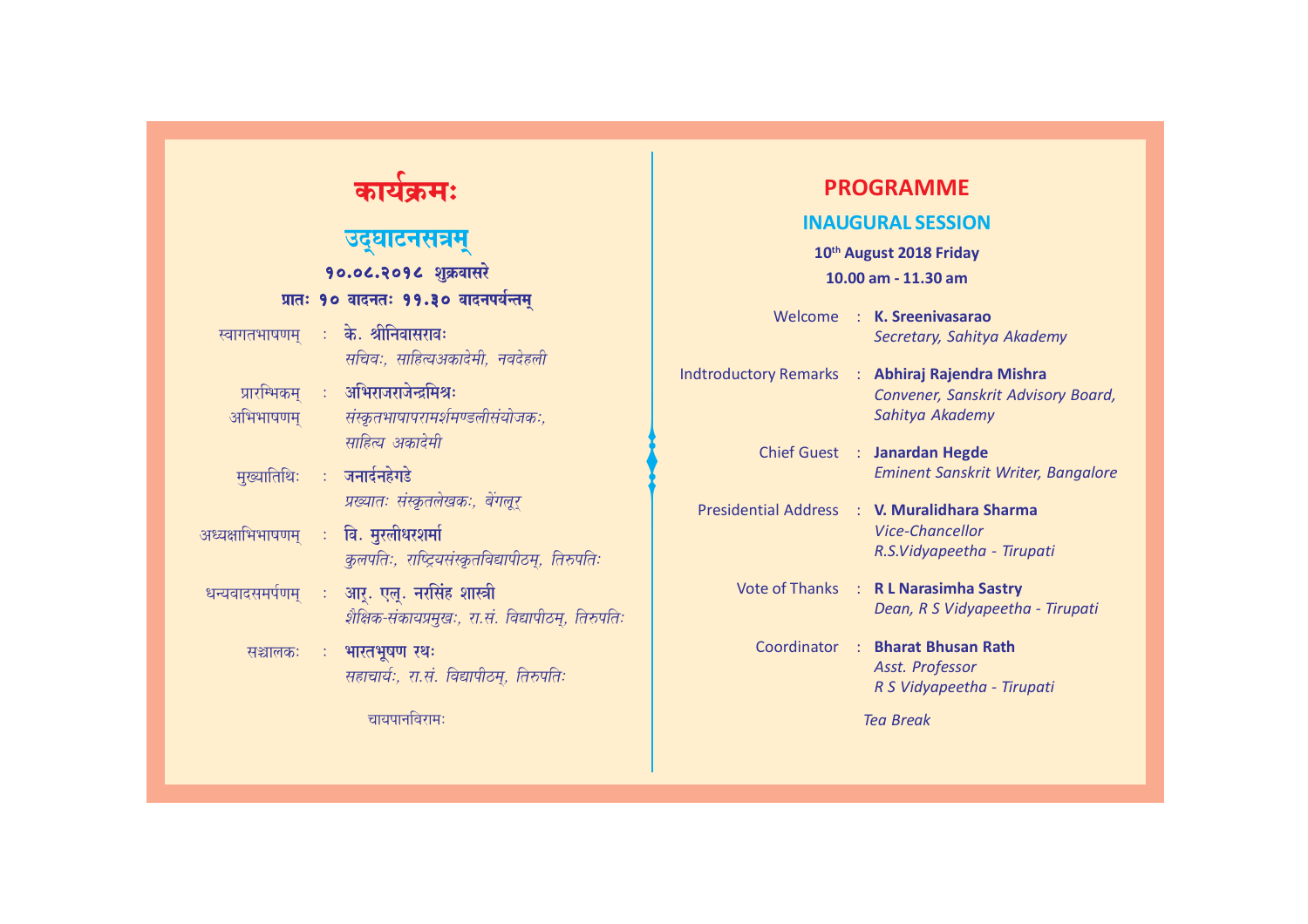| प्रथमसत्रम् : १२.०० वादनतः १.०० वादनपर्यन्तम्  |                           |                                              |  |  |
|------------------------------------------------|---------------------------|----------------------------------------------|--|--|
|                                                | काव्यपाटः                 |                                              |  |  |
| अध्यक्षः                                       |                           | ः जि एस् आर् कृष्णमूर्तिः                    |  |  |
| काव्यपाठकाः                                    |                           | ः राजकुमारमिश्रः                             |  |  |
|                                                |                           | अरविन्दकुमारतिवारी<br>ऋषिराजपाठकः            |  |  |
|                                                |                           | नारायणदाशः                                   |  |  |
| सञ्चालकः :                                     |                           | सि एच् नागराजः                               |  |  |
| मध्याह्नभोजनम्                                 |                           |                                              |  |  |
| द्वितीयसत्रम् : २.३० वादनतः ४.०० वादनपर्यन्तम् |                           |                                              |  |  |
| आधुनिककाले शास्त्रलेखनम्                       |                           |                                              |  |  |
|                                                |                           | अध्यक्षः : रमाकान्तपाण्डे                    |  |  |
|                                                |                           | पत्रप्रस्तोतारः : पेन्ना मधुसूदनः            |  |  |
|                                                |                           | दत्तात्रेयमूर्तिः                            |  |  |
|                                                |                           | पवनकुमारः सतुलुरि                            |  |  |
| सञ्चालकः                                       |                           | ं : - ओ जि पि कल्याणशास्त्री                 |  |  |
| चायपानविरामः                                   |                           |                                              |  |  |
|                                                |                           | तृतीयसत्रम् : ४.१० वादनतः ६.१० वादनपर्यन्तम् |  |  |
| कथावाचनम्                                      |                           |                                              |  |  |
| अध्यक्षः                                       | $\mathbb{R}^{n \times n}$ | एम् एल् नरसिंहमूर्तिः                        |  |  |
| कथावाचकाः                                      |                           | ः सुधाकर मिश्रः                              |  |  |
|                                                |                           | गायत्रीमुरलीकृष्णः                           |  |  |
|                                                |                           | उदयन हेगडे                                   |  |  |
| सञ्चालकः                                       | $\sim 10^{11}$            | निरञ्जन मिश्रः                               |  |  |

 $\overline{\phantom{a}}$ 

## **First Session : 12.00 noon to 1.00 pm POETRY READING** Chair : G S R Krishna Murthy Readings : Raj Kumar Mishra Aurovinda Kumar Tiwari Rishiraj Pathak Narayana Dash Coordinator : Ch. Nagaraju *Lunch Break* **Second Session : 2.30 pm to 4.00 pm SHASTRA WRITINGS IN MODERN AGE** Chair : Ramakant Pandey Papers : Penna Madhusudan

| Chair                             |    | <b>Ramakant Pandey</b>                                      |  |  |
|-----------------------------------|----|-------------------------------------------------------------|--|--|
| Papers                            | ÷  | Penna Madhusudan<br>Dattatreya Murty<br>Pavankumar Satuluri |  |  |
| Coordinator                       | t. | O G P Kalyana Sastry                                        |  |  |
| Tea Break                         |    |                                                             |  |  |
| Third Session: 4.10 pm to 6.10 pm |    |                                                             |  |  |
| <b>SHORT STORY READING</b>        |    |                                                             |  |  |
| Chair                             | ٠  | M L Narasimha Murthy                                        |  |  |
| <b>Readings</b>                   | ÷  | Sudhakar Mishra                                             |  |  |
|                                   |    | Gayatri Murali Krishna                                      |  |  |
|                                   |    | Udayana Hegde                                               |  |  |
| Coordinator                       |    | Niranjan Mishra                                             |  |  |